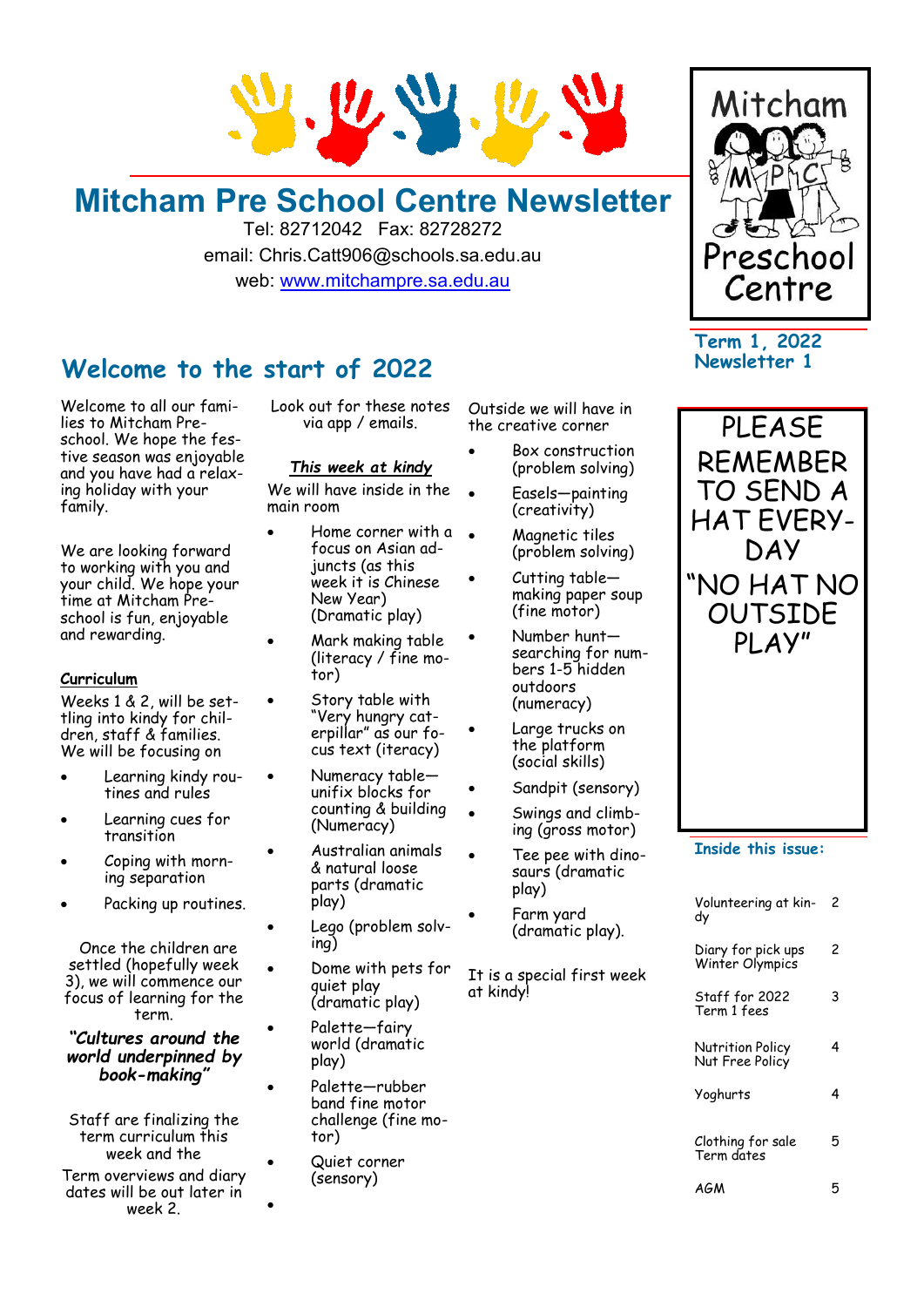## **Winter Olympics APP / Email**

The Winter Olympics commences this coming Friday February 4th. The Winter Olympics will provide a wonderful opportunity to explore "Cultures around the World" Whilst we will commence our focus of learning in week 3, next week we will take a look at what is happening at the Olympics We will explore

- The country where the Olympics are being held
- Flags of countries
- Olympic symbols
- Medals—1st, 2nd, 3rd / gold, silver, bronze

It is important that staff are informed of any changes in care arrangements such as your child being collected by another adult other than their usual parent / carer etc. We have a diary on the sign in table where you can record that your child is being picked up on a particular day by someone different. It's also important to inform a teacher of the

different arrangements. If something unexpected occurs which means your child is going to be picked up by someone else, then just give the kindy a call.

We appreciate your support with this, as informing us avoids confusion for staff.

• What we see at the Winter **Olympics** 

We will share next week about our plans. However, from Friday, you may support your child in finding out more about the Winter Olympics.. There is bound to be a lot of articles in the weekend newspapers and on line.

Happy investigating the Winter Olympics.

Last year I gave you some information about the "Skoolbag" phone APP for Android / IPhones. as a means of sending newsletters and notices to you. For those families without Android / IPhones, this information will be sent via email.

Can you please make sure the APP is downloaded to your phone to ensure that you receive the information.

Previous families found the APP / email a positive way of being informed, rather than hard copies. I hope you find it useful too.

## **Diary for pick ups Volunteering at preschool**

Volunteering at schools and preschools is so special. Being involved in supporting your child and others, in their learning, is such a wonderful experience.

However, to volunteer your time to attend excursions, help out with the funtastics motor coordination program, attend walk & talks, be a member of the Governing Council etc, parents and care providers must

- have their 1st and 2nd dose of the COVID vaccine.
- Obtain a working with children's check (WWCC) and
- Access on line *RRHAN-EC training. That is "Reporting, Responding to harm, abuse and Neglect—Education and Care Training".*

This is a requirement for all DFE schools and preschools.

Without attending this training and having a WWCC you **CANNOT** help out on excursions etc, where you will be supervising children.

The RRHAN-EC training can be completed on line.

.If you have attended this training at your local school, in the last year you will not need to do it again. I will just need a copy of your certificate.

If you would like more information, don't hesitate to speak with me. I realise currently, we cannot use volunteers in our program (Except Governing Council), due to the current COVID situation. However, hopefully we will in the coming weeks / terms.

If you would like more information, please don't hesitate to speak with me or send me an email. I will have further information available in the coming weeks.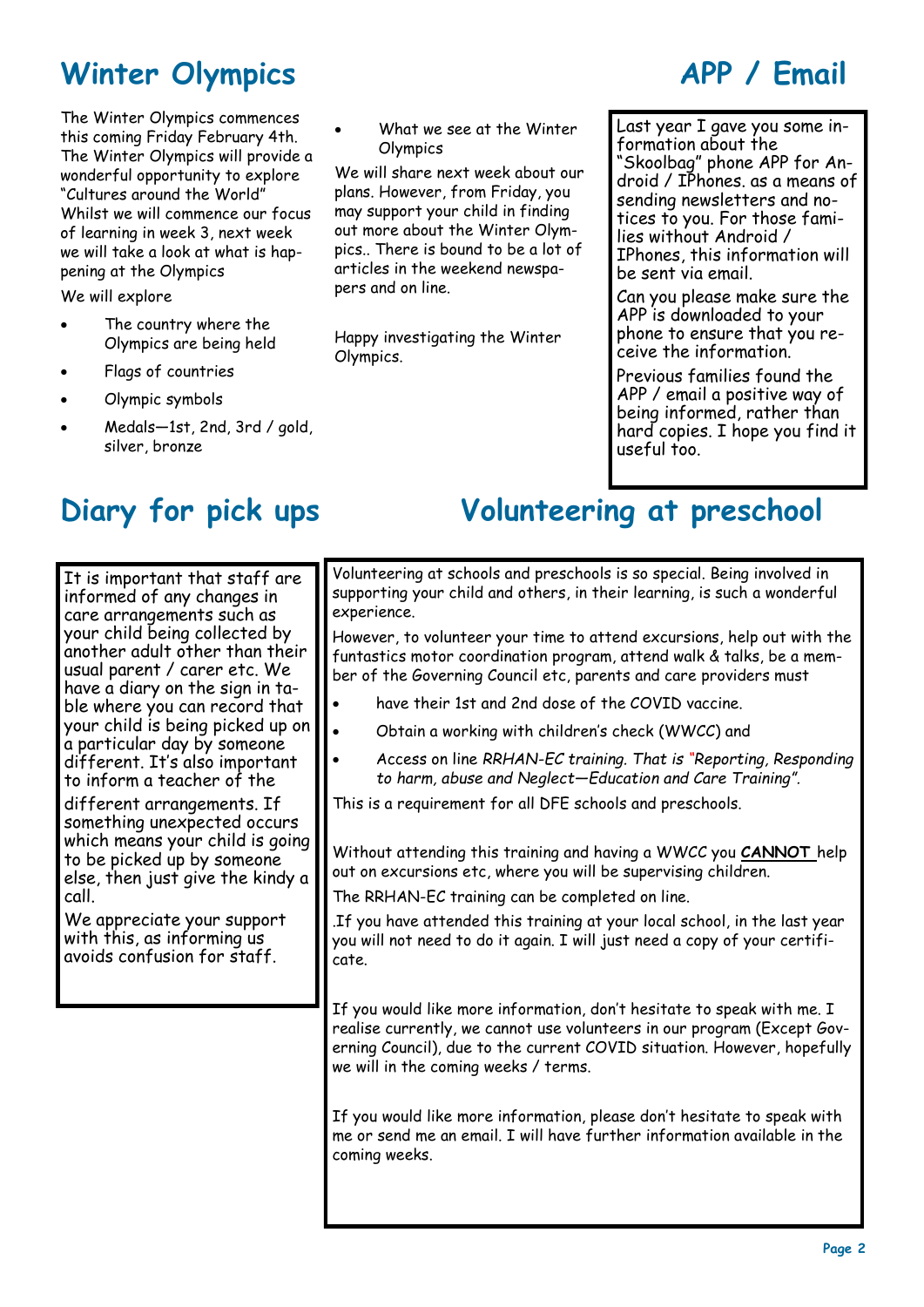# **Staff for 2022 Friendship list**

Our staff team is

• Chris Catt (Director) full time

(Works both gold & blue groups)

• Maddie Hall (Teacher) full time.

(Works both gold & blue groups)

• Susie Westman (Teacher) - 0.5.

(Works with gold group)

• Lyn Kromer (ECW) full time

(Works both gold & blue groups)

• Robyn Hillier (ECW) 0.5

(Works with gold group)

Sara Dumican is one of our regular relief teachers and will support the staff and children for the first 3 days of term. But we will see Sara regularly throughout the year, filling in when staff are absent due to sickness or attending meetings etc.

We look forward to working with you and your child throughout the year.

Each year we put together a friendship list for both the gold & blue groups . These lists become a contact list for parents who may wish to set up play dates etc for their children. *It's not compulsory to have your name on the friendship list.* It is only if you want to.

*The friendship list form is attached to this newsletter*

## **Term 1 Fees A thought!**

You will receive a fees account in your note pocket this week. Fees for term 1 are

• Kindergarten—\$230.00 (this includes a \$20.00 fundraising levy per family per term and a \$20.00 excursion / incursion / special events levy per term)

You have 3 weeks to pay the fees. If you have any queries, please do not hesitate to speak with me. All conversations will be in strictest confidence.

*Fees due by Friday February 25th*

**Before** becoming a parent I never knew you could ruin someone's day by giving them the wrong coloured cup!



# **BSB number / Paying fees**

Payment of fees, excursions etc can occur through cash & cheque payments. We also have on line banking for your convenience in paying fees. You will also find the BSB number on your account

BSB no. 105084

Account no. 323231040

Whilst we have BSB for paying fees we prefer the smaler amounts for excursions etc to be paid to the centre (in cash) via the brown box. However, if it is more convenient to pay excursions via the online system, that will be fine. When making any payment via on line banking please make sure you record your name / the number on your fees account etc, and place the account in the brown box. This will allow easy identification by the treasurer.

**If paying by cash please make sure you have the correct money.** 

### **Please note we do not give out change.**

Place the money with the payment slip in an envelope, in the brown box located on the shelf near the kitchen. Please be aware that staff do not give out change, if you do not have correct money in the envelope,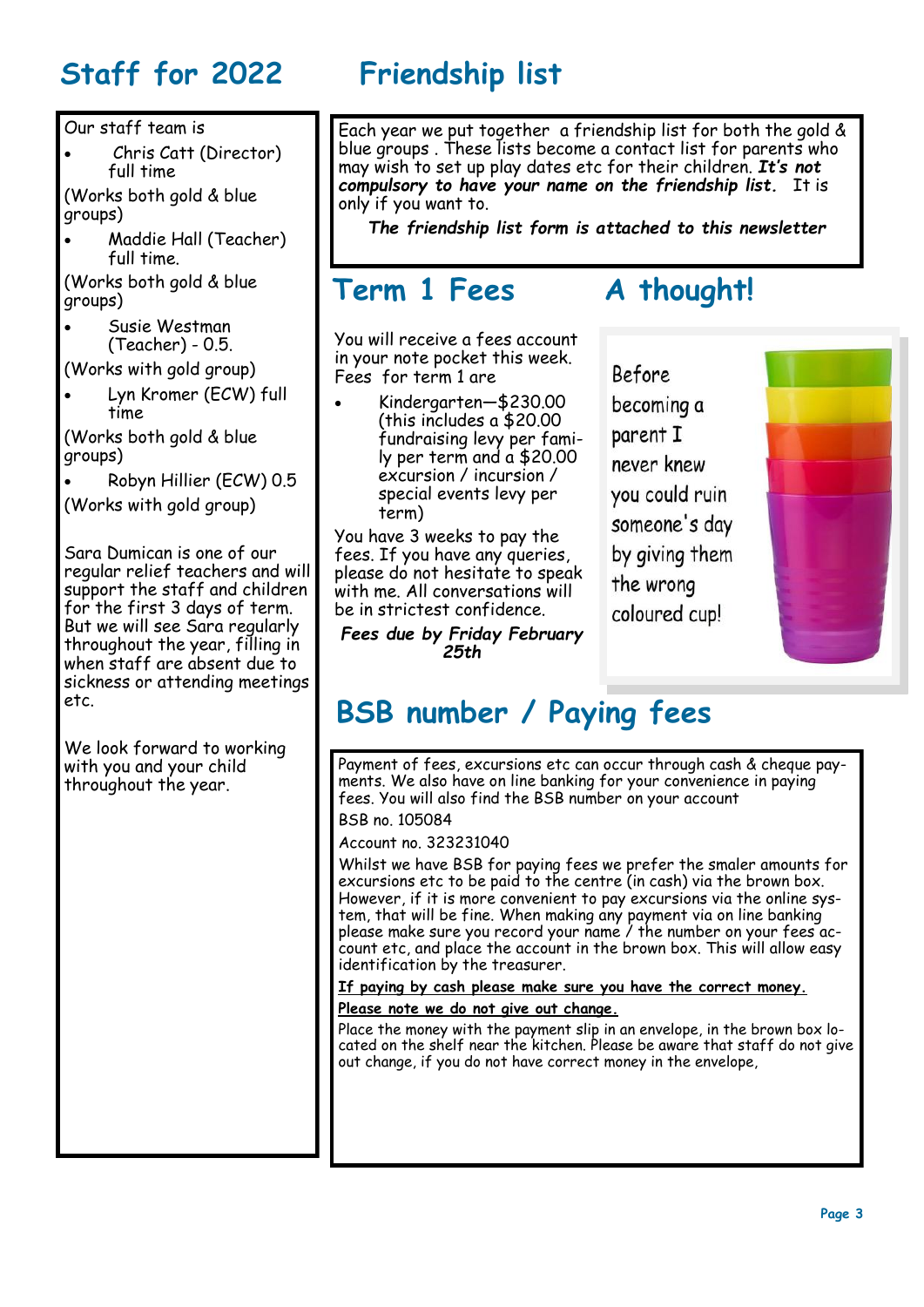# **Nutrition Policy**

Last year, you received a nutrition policy in a pack of information. Below is a quick guide to suitable / unsuitable foods for lunch. The guide can also be used for snacks. However, we do not recommend sandwiches for snack & lunch on a full day as they are very filling. We find children who have a sandwich for snack are unlikely to eat a sandwich for lunch.

### **If you would like another copy of the nutrition policy, just ask one of the staff or I can send a copy via email. Alternatively a copy can be found of the website and phone APP.**

Each day your child comes to kindy for lunch, *PLEASE PUT THEIR LUNCH BOX IN THE CLEAR BOXES ON THE VERANDAH.*

Please look for their name on the box.

Please DO NOT keep their lunch in their bag as the children tend to eat it for morning snack, Keep their snacks in their bag, but not their lunch.

| Foods that are suitable for lunch time                                                                                                           | Foods that are not suitable for lunch are                                                      |
|--------------------------------------------------------------------------------------------------------------------------------------------------|------------------------------------------------------------------------------------------------|
| Fresh fruit                                                                                                                                      | Cakes & sweet muffins                                                                          |
| Dried fruit                                                                                                                                      | Sweet biscuits & flavoured crackers                                                            |
| Vegetables                                                                                                                                       | Roll ups                                                                                       |
| Cheese                                                                                                                                           | museli & fruit bars                                                                            |
| Savoury sandwich (eg vegemite, ham, cheese)                                                                                                      | Chips, chocolates & Iollies                                                                    |
| "Roll up" with mountain bread, or other flat breads                                                                                              |                                                                                                |
| Rice cakes, plain crackers (Eg plain sakatas)                                                                                                    | Packaged & processed food such as cheese & biscuits (eg)<br>cheese & dip packets, apple chips) |
| yoghurt, (Yogurt is permitted for lunch when children are<br>accessing a full day, to ensure they receive their daily re-<br>quirement of dairy) | Apple chips and other freeze dried fruits                                                      |

## **Nut Free Policy**

Just a reminder about our "NO NUT POLICY". There are children who have life threatening reactions to nuts. In fact some children can die from an anaphylaxis reaction to nuts, by simply touching them. It is our duty of care to keep everyone safe at kindy. Therefore we **DO NOT** allow foods that contain nuts such as peanut paste, nutella, muesli bars. If you forget and put a food into your child's lunch box, that contains nuts, we will ask your child to leave it in their lunch box and offer them an alternative.

In the interests of everyone's health & safety, please do not send foods that contain nuts.

Our nutrition policy supports children's learning through the philosophy that we eat everyday / healthy foods to support our learning. We acknowledge "sometimes" food is fun and enjoyable to eat but not to eat everyday at preschool.

The nutrition policy is approved by the Governing Council and is in line with the National Quality Standards.

# **Yoghurts**

Due to chocking hazards we **do not** allow yoghurts in the squeeze packs with screw top lids. We had an incident whereby a child removed the lid with their teeth, which resulted in the child chocking. Please send yoghurts in the tubs with a spoon. If you have any queries please do not hesitate to speak with the staff.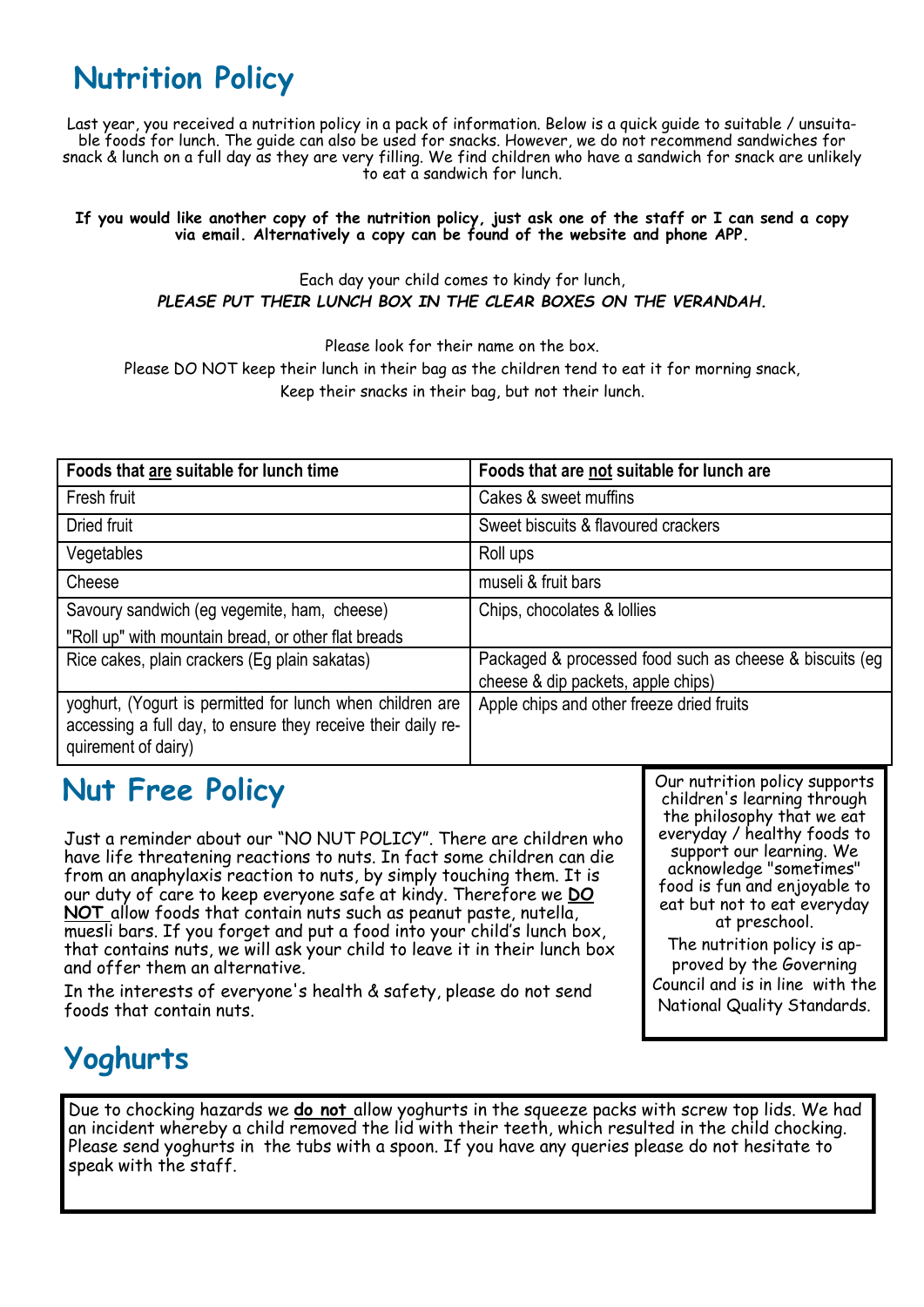# **Clothing for sale**

We have a range of clothing for sale which have the Mitcham Preschool logo as part of their design. It is not compulsory to wear the clothing. It's totally up to you and your child. The range includes

- Navy t shirts with hot pink logo in sizes 4 & 6 (cost is \$10.00 each)
- Navy t shirts with white logo in sizes 4 & 6 (cost is \$10.00 each)
- Navy jumper (fleecy) with white logo in sizes 4 & 6 (cost is \$25.00 each)
- Navy bucket hat with white logo, one size fits all (cost is \$10.00 each)

There is a display of the clothing in the passageway above the lockers.

Clothing must be paid for at the time of purchase by cash or cheque. Please have the correct money as we do not have change.

Please see one of the staff if you are interested in purchasing any items of clothing.

### **Boxes, Boxes, Boxes Term Dates**

### We are in need of boxes of all shapes and sizes for the box construction. Children love making with boxes. It is an activity that develops children's • problem solving skills (how will I put these boxes together / how will they stick), • numeracy skills (what sizes will I need, how many boxes do I need, how long will it measure) • Creative skills (what will I make with the boxes?) • Social skills (sharing, turn taking, working cooperatively) So please start collecting boxes for us as soon as possible. They can include cereal, biscuit, toothpaste, tea bag, packet mixes etc, etc. Please DO NOT send washing powder boxes, personal hygiene or medication boxes or milk containers. We can't use them. Thank you. All our constructionists will love the boxes you bring in. You may get them back home again, in a creative masterpiece! **Term 1**: January 31st —April 14th **Term 2:** May 2nd—July 8th **Term 3:** July 25th — September 30th **Term 4:**  October 17th —December 16th Each year, an Annual General Meeting (AGM) is held to elect a new Governing Council for the coming year. This year the Annual General Meeting will be held on **Monday February 28th** Being involved on a Governing Council is very rewarding. It is a way to meet new friends and find out what happens behind the scenes at kindy. You are also involved in making decisions and setting policies, that support your child's education. Without a Governing Council, we can not make these decisions or operate financially. Our governing council meets twice per term in the evening. We only have one fund raising event per year and 2 social events. Therefore time involved on the Governing Council, outside of meetings is limited. You can be involved in a position on the Governing Council, such as Chairperson, secretary or treasurer, or as a social member. Information about the evening, and the role of the Governing Council will be available soon. If you are interested in finding out more or would be interested in joining the 2022 Governing Council, please come and speak with one of the staff.

**Page 5**